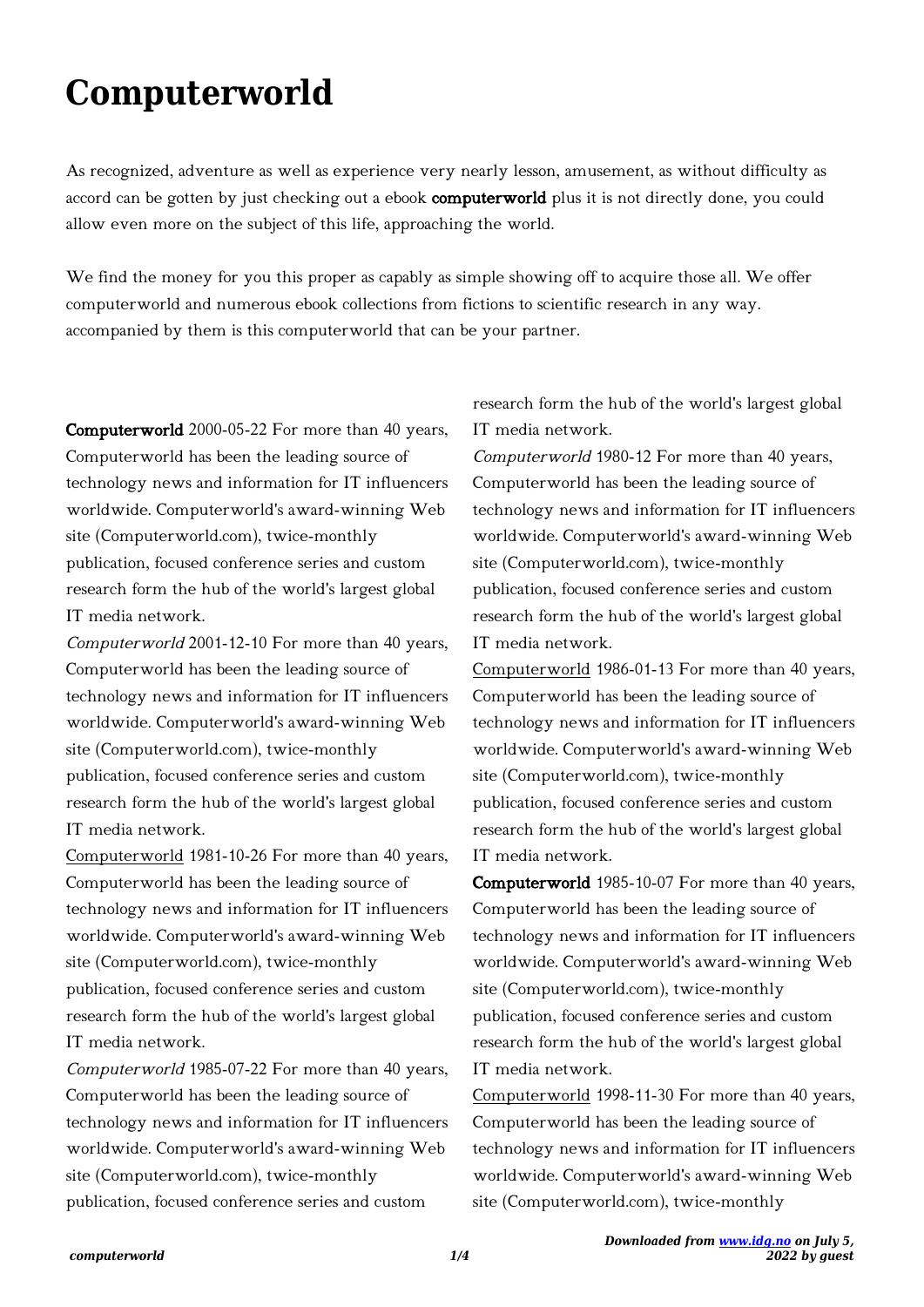publication, focused conference series and custom research form the hub of the world's largest global IT media network.

Computerworld 1980-10-20 For more than 40 years, Computerworld has been the leading source of technology news and information for IT influencers worldwide. Computerworld's award-winning Web site (Computerworld.com), twice-monthly publication, focused conference series and custom research form the hub of the world's largest global IT media network.

Computerworld 1984-11 For more than 40 years, Computerworld has been the leading source of technology news and information for IT influencers worldwide. Computerworld's award-winning Web site (Computerworld.com), twice-monthly publication, focused conference series and custom research form the hub of the world's largest global IT media network.

Computerworld 2000-04-03 For more than 40 years, Computerworld has been the leading source of technology news and information for IT influencers worldwide. Computerworld's award-winning Web site (Computerworld.com), twice-monthly publication, focused conference series and custom research form the hub of the world's largest global IT media network.

Computerworld 1983-07-11 For more than 40 years, Computerworld has been the leading source of technology news and information for IT influencers worldwide. Computerworld's award-winning Web site (Computerworld.com), twice-monthly publication, focused conference series and custom research form the hub of the world's largest global IT media network.

Computerworld 1985-09-30 For more than 40 years, Computerworld has been the leading source of technology news and information for IT influencers worldwide. Computerworld's award-winning Web site (Computerworld.com), twice-monthly publication, focused conference series and custom research form the hub of the world's largest global IT media network.

Computerworld 1984-05-21 For more than 40 years, Computerworld has been the leading source of technology news and information for IT influencers worldwide. Computerworld's award-winning Web site (Computerworld.com), twice-monthly publication, focused conference series and custom research form the hub of the world's largest global IT media network.

Computerworld 1973-08-29 For more than 40 years, Computerworld has been the leading source of technology news and information for IT influencers worldwide. Computerworld's award-winning Web site (Computerworld.com), twice-monthly publication, focused conference series and custom research form the hub of the world's largest global IT media network.

Computerworld 1988-02-08 For more than 40 years, Computerworld has been the leading source of technology news and information for IT influencers worldwide. Computerworld's award-winning Web site (Computerworld.com), twice-monthly publication, focused conference series and custom research form the hub of the world's largest global IT media network.

Computerworld 1993-11-01 For more than 40 years, Computerworld has been the leading source of technology news and information for IT influencers worldwide. Computerworld's award-winning Web site (Computerworld.com), twice-monthly publication, focused conference series and custom research form the hub of the world's largest global IT media network.

Computerworld 1993-06-21 For more than 40 years, Computerworld has been the leading source of technology news and information for IT influencers worldwide. Computerworld's award-winning Web site (Computerworld.com), twice-monthly publication, focused conference series and custom research form the hub of the world's largest global IT media network.

Computerworld 1978-04-17 For more than 40 years, Computerworld has been the leading source of technology news and information for IT influencers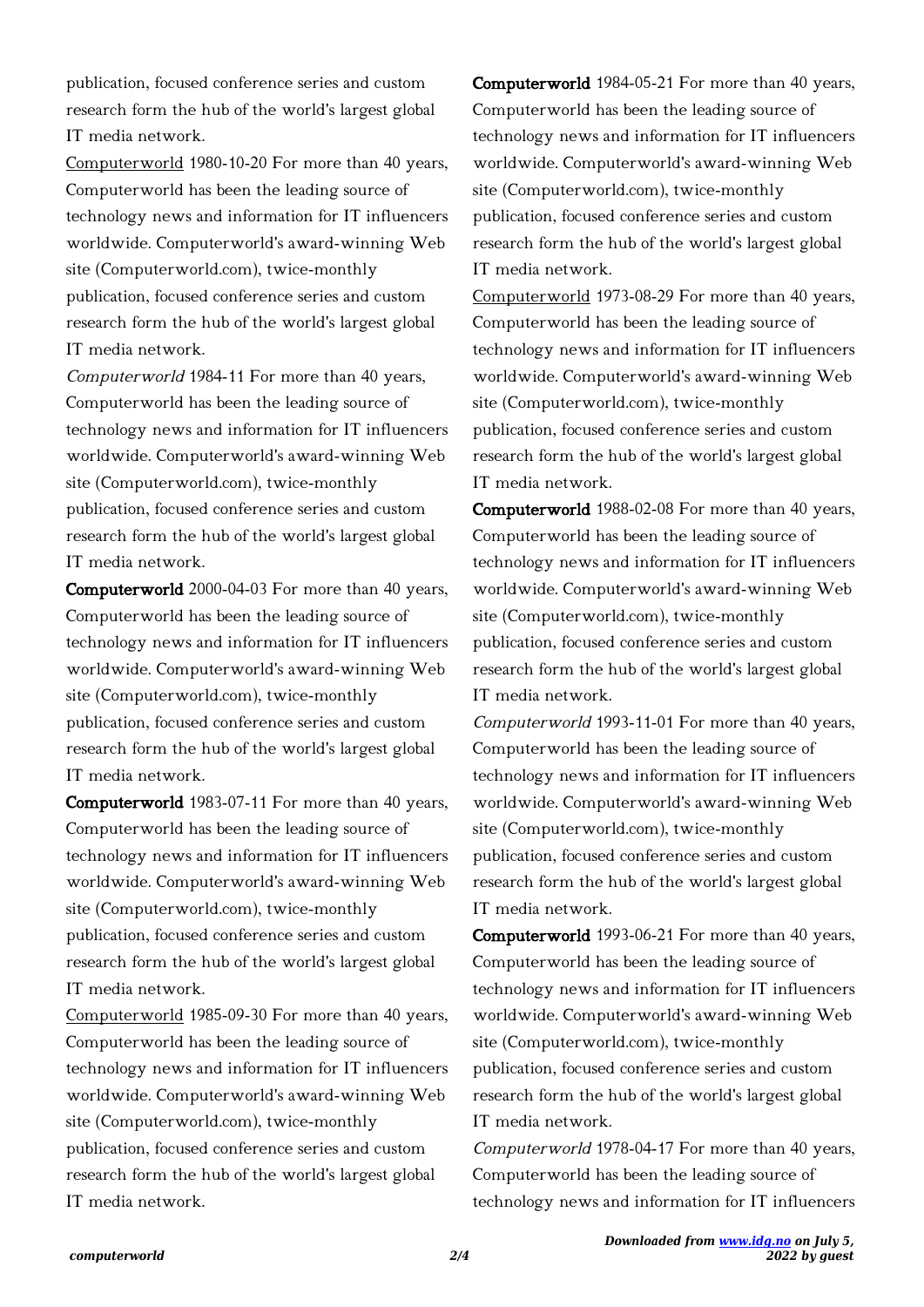worldwide. Computerworld's award-winning Web site (Computerworld.com), twice-monthly publication, focused conference series and custom research form the hub of the world's largest global IT media network.

Computerworld 2000-03-06 For more than 40 years, Computerworld has been the leading source of technology news and information for IT influencers worldwide. Computerworld's award-winning Web site (Computerworld.com), twice-monthly publication, focused conference series and custom research form the hub of the world's largest global IT media network.

Computerworld 1983-04-11 For more than 40 years, Computerworld has been the leading source of technology news and information for IT influencers worldwide. Computerworld's award-winning Web site (Computerworld.com), twice-monthly publication, focused conference series and custom research form the hub of the world's largest global IT media network.

Computerworld 1993-08-23 For more than 40 years, Computerworld has been the leading source of technology news and information for IT influencers worldwide. Computerworld's award-winning Web site (Computerworld.com), twice-monthly publication, focused conference series and custom research form the hub of the world's largest global IT media network.

Computerworld 1996-09-09 For more than 40 years, Computerworld has been the leading source of technology news and information for IT influencers worldwide. Computerworld's award-winning Web site (Computerworld.com), twice-monthly publication, focused conference series and custom research form the hub of the world's largest global IT media network.

Computerworld Alfred Elton Van Vogt 1983 Computerworld 1977-09-26 For more than 40 years, Computerworld has been the leading source of technology news and information for IT influencers worldwide. Computerworld's award-winning Web site (Computerworld.com), twice-monthly

publication, focused conference series and custom research form the hub of the world's largest global IT media network.

Computerworld 1987-03-02 For more than 40 years, Computerworld has been the leading source of technology news and information for IT influencers worldwide. Computerworld's award-winning Web site (Computerworld.com), twice-monthly publication, focused conference series and custom research form the hub of the world's largest global IT media network.

Computerworld 1988 For more than 40 years, Computerworld has been the leading source of technology news and information for IT influencers worldwide. Computerworld's award-winning Web site (Computerworld.com), twice-monthly publication, focused conference series and custom research form the hub of the world's largest global IT media network.

Computerworld 1985-04-22 For more than 40 years, Computerworld has been the leading source of technology news and information for IT influencers worldwide. Computerworld's award-winning Web site (Computerworld.com), twice-monthly publication, focused conference series and custom research form the hub of the world's largest global IT media network.

Computerworld 1999-03-15 For more than 40 years, Computerworld has been the leading source of technology news and information for IT influencers worldwide. Computerworld's award-winning Web site (Computerworld.com), twice-monthly publication, focused conference series and custom research form the hub of the world's largest global IT media network.

Computerworld 1984-12-24 For more than 40 years, Computerworld has been the leading source of technology news and information for IT influencers worldwide. Computerworld's award-winning Web site (Computerworld.com), twice-monthly publication, focused conference series and custom research form the hub of the world's largest global IT media network.